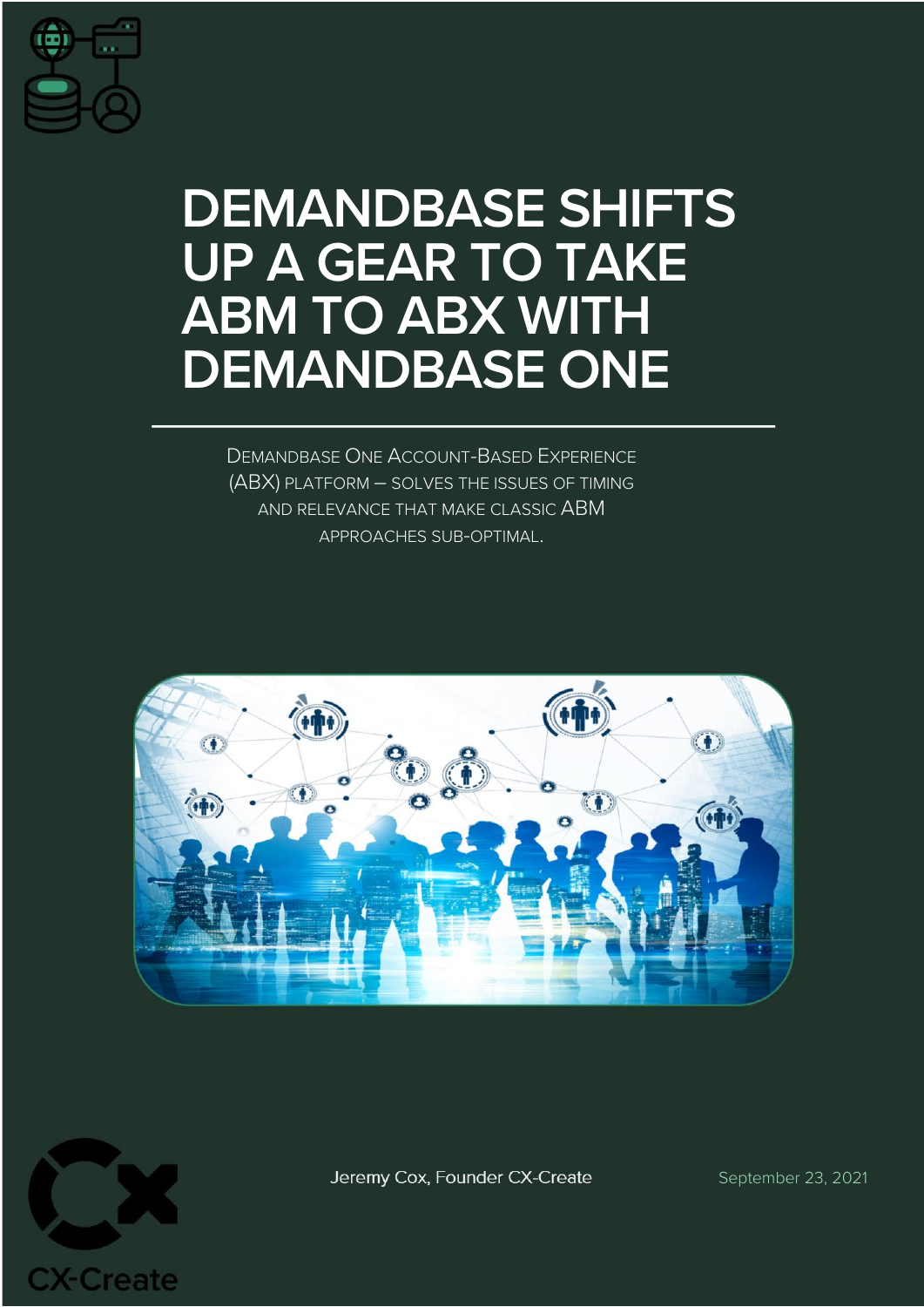# **Table of Contents**

| Demandbase has moved rapidly to reinforce its leadership credentials in the ABM and now |  |
|-----------------------------------------------------------------------------------------|--|
|                                                                                         |  |
|                                                                                         |  |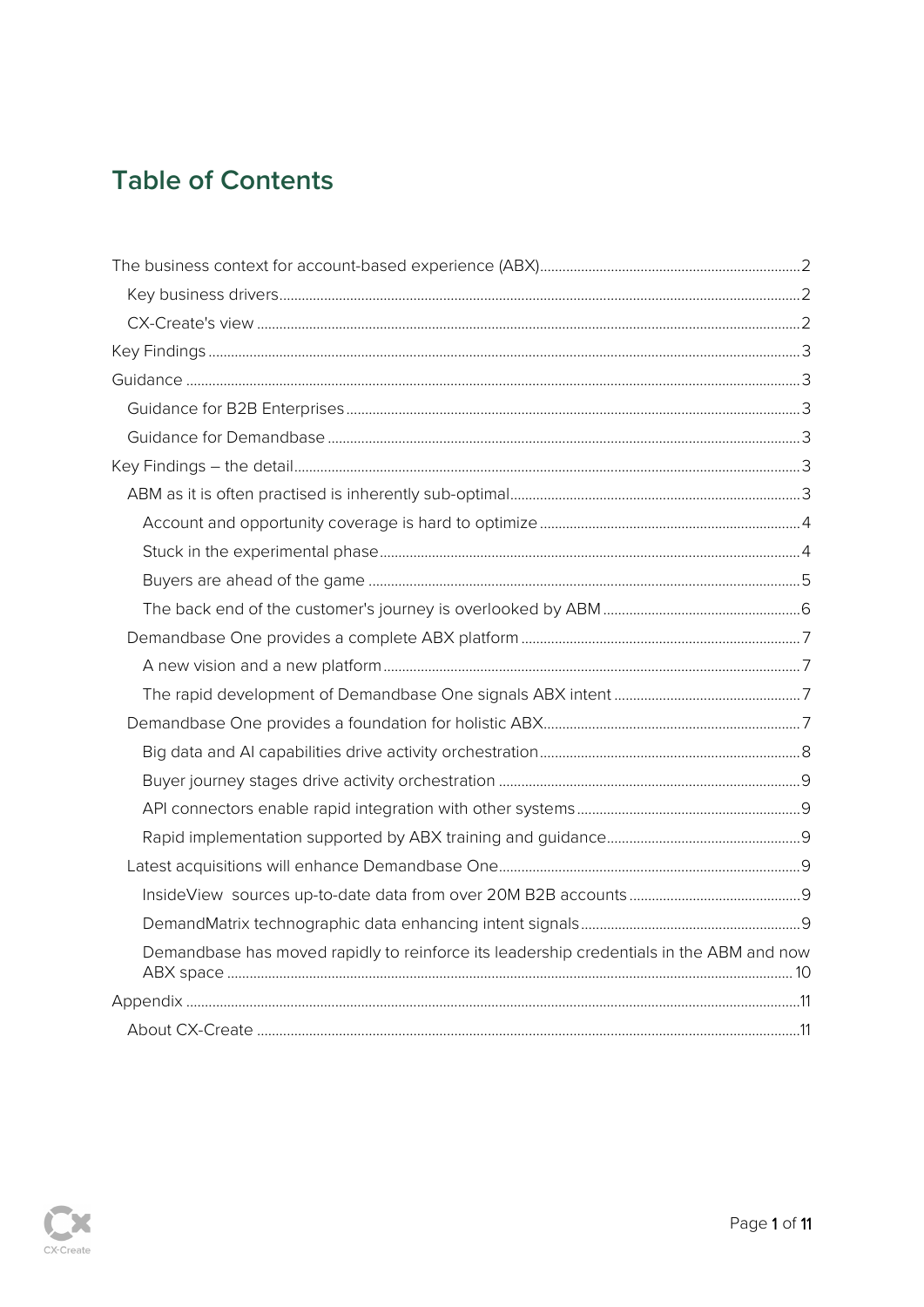# <span id="page-2-0"></span>**The business context for account-based experience (ABX)**

# <span id="page-2-1"></span>**Key business drivers**

In recent years account-based marketing (ABM) has gone mainstream in B2B enterprises as a more reliable contributor to growth than traditional marketing campaigns. There is abundant evidence to support its impact. The latest benchmarking survey from ITSMA and the ABM Leadership Alliance, published in November 2020, revealed that 76% of 168 B2B enterprises experienced higher returns than traditional ad hoc marketing campaigns.

The Covid-19 pandemic massively disrupted B2B selling, especially in high-value sales environments, typically reliant on face-to-face selling. Exhibitions and corporate events have also been decimated, placing a premium on digital marketing and selling capabilities.

However, the biggest issue is not so much reaching customers and prospects but orchestrating and sequencing marketing and sales activities in line with customer behaviors and the many individuals playing various roles along their buying journeys. Get it wrong, and potential opportunities will be missed, campaign budgets wasted, and the firm's reputation can be damaged.

ABX offers the promise to overcome this significant obstacle to successful ABM.

This report examines what is meant by ABX, championed by Demandbase, and takes a look under the covers of Demandbase One and the future of ABX.

### <span id="page-2-2"></span>**CX-Create's view**

ABX represents a more customer-centric approach to ABM that considers behavioral aspects. It purposefully considers not just the potential sales opportunities based on similarities to existing customers and likely 'fit' but also if and where the potential customer is on their buying journey. In this respect, it reflects the growing importance of customer journey insights in B2C settings. One significant difference is that in B2B environments, especially where high-value products or services are concerned, the purchase sponsor is only one member of a buyer group. Others are involved from engineering to finance, procurement, sales, IT, research, etc., playing different roles at each stage of the purchase. None of whom will be receptive to blanket advertising or irrelevant marketing efforts.

Timing and relevance are essential attributes for successful acquisition and retention activities. Getting this right consistently and systematically requires a customer-centric orientation. Deep insight into each customers' context, their reason for buying, and the problems they are trying to solve. It's a collaborative effort, at a minimum between marketing, sales, and finance, but potentially much broader.

Coordinating activities across multiple departments and teams depend on shared data, derived insights, and intelligent timing. Classic CRM applications may hold some of the data, primarily transactional, but rarely provide much insight. However, when integrated with an ABX platform that can detect external demand signals, the relevant activities can be coordinated and executed based on the customer's context. This includes where they are in their buying journey, which may span many months. Demandbase One meets these criteria.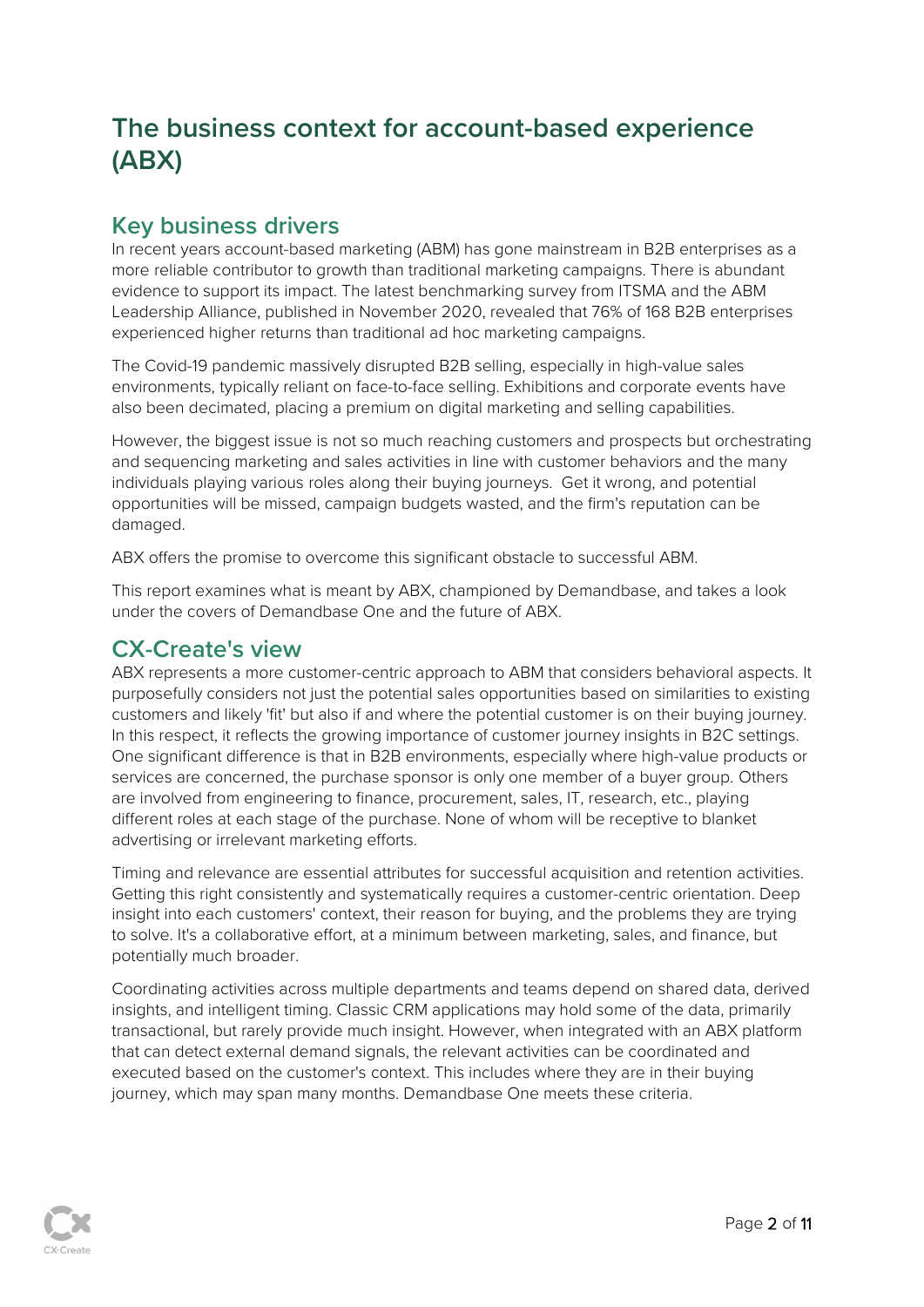# <span id="page-3-0"></span>**Key Findings**

- ABM, as it is often practiced, is inherently sub-optimal
- Demandbase provides a complete ABX platform
- Latest acquisitions will enhance Demandbase One

# <span id="page-3-1"></span>**Guidance**

# <span id="page-3-2"></span>**Guidance for B2B Enterprises**

ABX is more than a marketing makeover of ABM. The critical difference focuses on the relevance and timing of activities based on the customer's context and position along their buying journey. Demandbase was already a leader in the ABM field, but it has significantly enhanced its capabilities with the launch of Demandbase One and its latest acquisitions of InsideView and DemandMatrix. It should therefore be on the shortlist of potential ABM/ABX vendors.

Companies should look at ABM or ABX strategically and develop a customer engagement strategy and roadmap for implementation and deployment. Once the foundations are in place, consider extending the scope to include post-sales support activities, including customer service.

As with all strategic investments, companies should perform their due diligence and consider their options in the light of their business model and industry to find the best fit.

# <span id="page-3-3"></span>**Guidance for Demandbase**

The ABX direction, development of Demandbase One, and recent acquisitions have significantly enhanced the vendor's capabilities. Consider broadening the remit to include customer service and support. Develop partnerships with vendors in that space and add more APIs to share data between the platform and their systems.

While Demandbase is particularly strong in IT technology markets, it can boost its appeal in other B2B markets by partnering or acquiring other industry-specific data providers.

# <span id="page-3-4"></span>**Key Findings – the detail**

# <span id="page-3-5"></span>**ABM as it is often practised is inherently sub-optimal**

While 76% of ABM practitioners report greater returns than traditional marketing tactics, success was not unqualified. 66% of this successful group reported only moderate comparative improvement. 67% were still at the early stages of ABM, either exploring or experimenting. ABM still has many issues to overcome.

- The emphasis in many companies has been on increasing reach supported by ABM technologies as a more sophisticated lead generator.
- The focus has been more on marketing campaigns than on a collaborative approach between marketing and sales account-by-account.

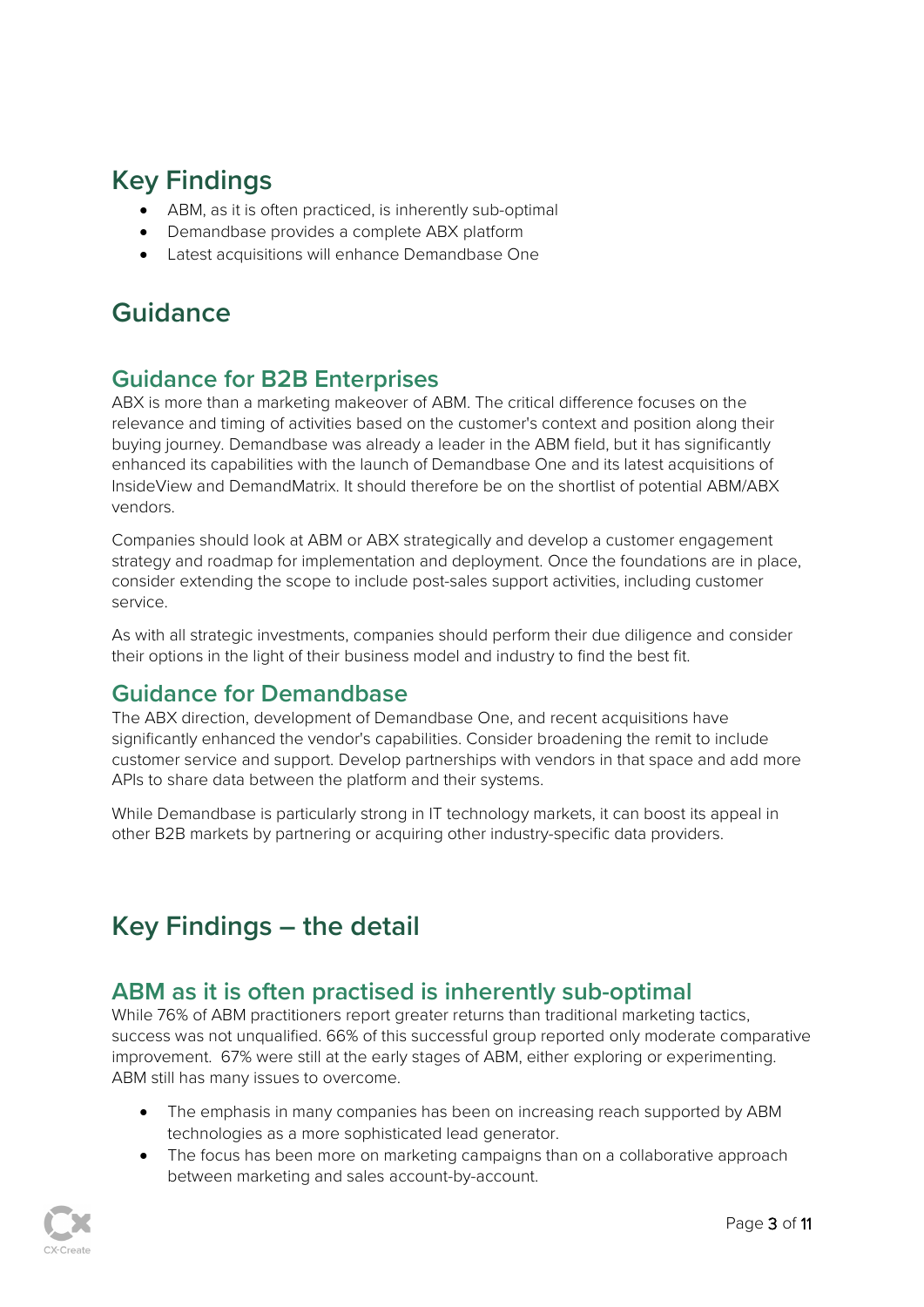• Inadequate data means there has been little insight into the business context of individual 'target' organizations and buyer groups within them, resulting in lower than hoped-for returns.

### <span id="page-4-0"></span>**Account and opportunity coverage is hard to optimize**

One of the most significant issues and challenges faced by many B2B companies is coverage optimization. From a revenue perspective, organizations will have a pyramid of customers from a few large contributors and a descending but greater number of more minor contributors. The few largest may account for up to 80% of total revenue each year, and not surprisingly, soak up the lion's share of coverage resources. This simple Pareto analysis is, however, a blunt and unreliable instrument, but often the default.

The biggest spenders may have little room for growth. They may also have taken advantage of larger discounts, eroding profitability. Assigning costs accurately and proportionately requires auditable data that most companies do not collect. Instead, if done at all, profitability analysis relies on allocating average costs, inflating the profitability of resource-hungry accounts at the expense of the more frugal.

More scientific measures of customer worth vs. costs, potential lifetime value, and strategic value have proved too complicated for most firms to calculate. The upshot is that high growth opportunities are often overlooked as those lower current revenue performers are starved of coverage resources. This conservative approach to resource allocation means that understandably key accounts receive much more personal attention from sales while marketing is given the remit to focus on new customer acquisition.

As it is often practiced, ABM attempts to offset this lack of attention on high-potential accounts overlooked by key account teams. This leads to an emphasis on the marketing component of ABM and customer acquisition.

#### <span id="page-4-1"></span>**Stuck in the experimental phase**

ITSMA and the ABM alliance have repeatedly found that deriving the benefits of growth, engagement depth, and reputation enhancement all come with time. Companies that have embraced ABM and practice one-to-one for key accounts, one-to-few for mid-sized or 'lookalikes,' and programmatic marketing for everyone else. They didn't start with a big bang but built up confidence over time.

So why are 67% still stuck at the ABM early stages?

The answer is probably a mix of conservatism and reluctance to risk failure or take the time to learn from the experience without near-term proof of ABM investment returns. Another reason is the failure to develop a unified platform environment which means data is often fragmented across multiple departmental systems. A holistic view of each account and buyer group constituents is essential for communications relevance and timing throughout the buying journey.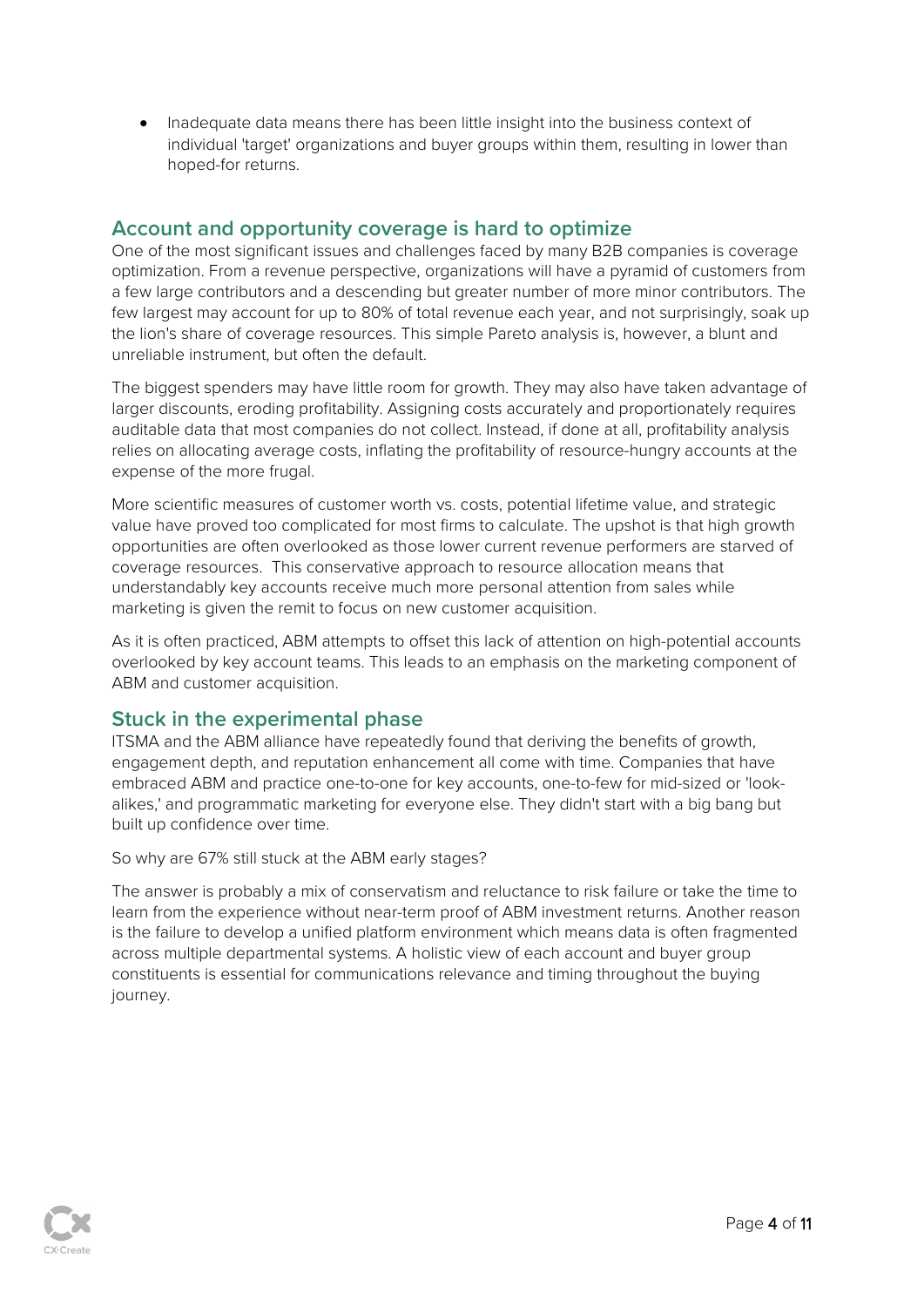### <span id="page-5-0"></span>**Buyers are ahead of the game**

Figure 1 illustrates three typical B2B buying scenarios outlining their business impact, risk profile, and the likely size of the buyer group involved:

- A high-stakes strategic asset buy carries the highest risk and, on the upside, a potentially transformative impact on the business.
- A consumable or commodity buy, typically low impact/low risk small buyer group or even just an individual.
- A medium impact buy, perhaps an upgrade or extension typically from the supplier of the original product being upgraded.



FIGURE 1: IMPORTANCE OF TRUST AS RISK/IMPACT INCREASES - SOURCE: CX-CREATE

#### **Strategic asset buy**

Significant investments in B2B products or services carry a degree of uncertainty and risk. The more potentially transformative, the higher the risk.

Decisions are made after considerable research, and due diligence is undertaken long before potential suppliers are contacted or even aware of the possible opportunity. By the time the opportunity comes to light, decisions may already have been made in principle, making it harder for a supplier to influence the decision in their favor. The best they can hope for is that their reputation for tackling similar challenges presents them in a positive light. Trust and reputation, including the associated expertise, are critical in these high-risk/high reward scenarios. Buyer groups may include a wide range of domain experts from product engineering to finance, technology, and representatives from the C-suite. Their roles and responsibilities may also change depending on where the group is in their buying journey.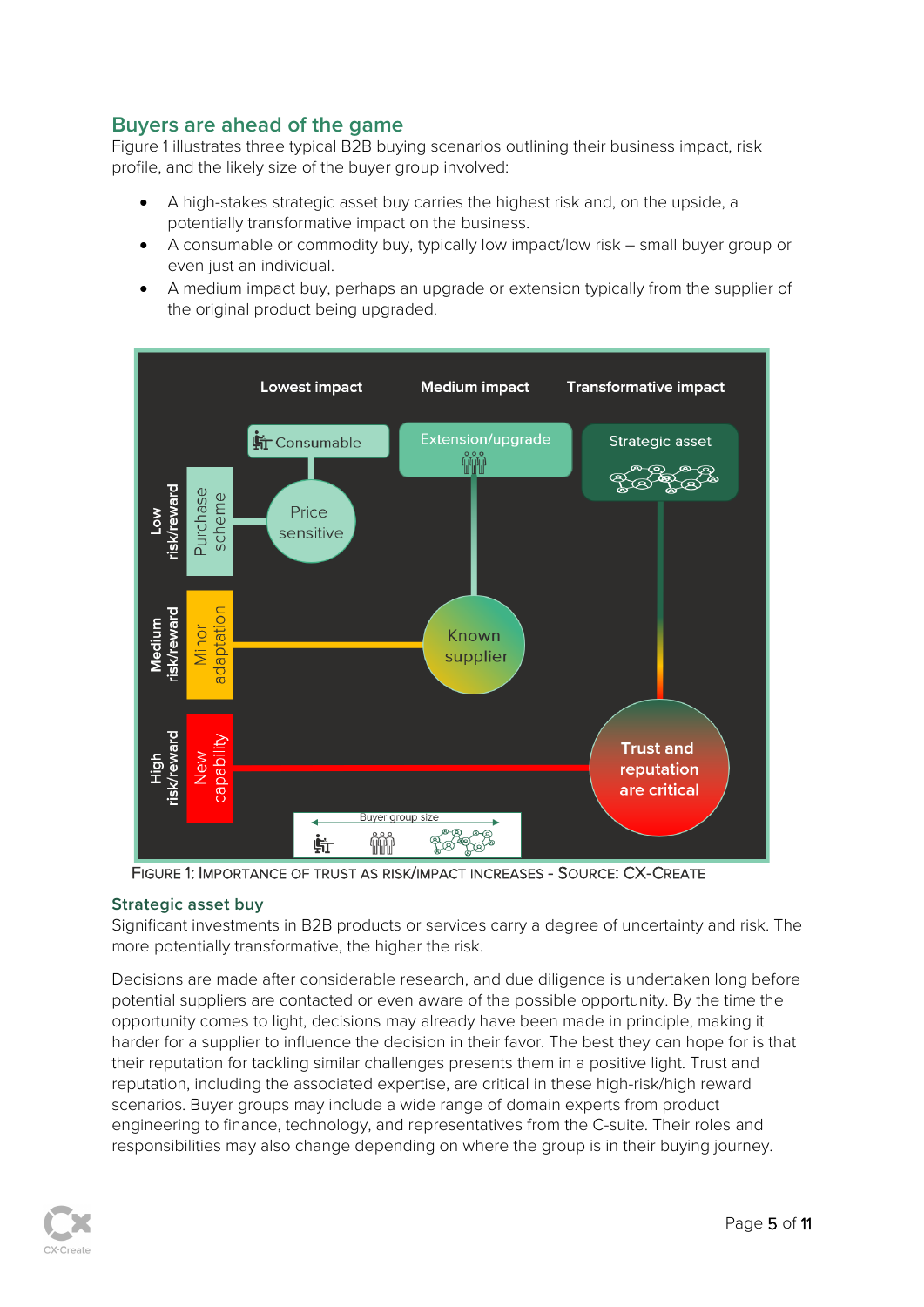#### **Buyer journey demand signals must be captured = ABX**

If ABM activities have been successful, then key members of the buyer group will already be aware of the reputation and credentials of the potential supplier. However, that depends on having the right data and insight into what shapes the demand for the strategic asset. It also depends on orchestrating communications at the right time and of the right type, predisposing the buyer group members towards the supplier.

Critical data may be available in key accounts but is rarely available outside this well-known customer segment unless external sources across the web are routinely monitored for demand signals to enrich the account profiles.

ABX, on the other hand, considers the entire buying journey, capturing the early demand signals and orchestrating relevant communications to enhance the potential supplier's reputation.

#### **Consumable buy**

Conversely, consumable or commodity purchases carry little risk other than potential quality issues if the lowest price is always the leading criterion. While a procurement team may negotiate with several suppliers for consumables, once a scheme has been set up, repeat purchases may only involve a single departmental buyer, such as an employee acquiring a new mobile phone or laptop.

#### **Extension/upgrade**

An upgrade or product extension may augment existing capabilities. In many cases, the vendor of the original asset will be the preferred supplier. The buyer group is likely to be small, involving the asset owner/manager and possibly one or two others, including finance.

In many cases, this represents a medium risk with a medium business impact. The best that other suppliers can hope for is a significant change of circumstances that create replacement opportunities. This could be a change in a business model or a new regulatory environment that makes an opening for a new supplier better able to meet the new challenge.

These examples illustrate the potential complexity in nurturing B2B relationships. However, most ABM programs are too narrow.

#### <span id="page-6-0"></span>**The back end of the customer's journey is overlooked by ABM**

The clue is in the acronym – ABM.

For years, the author has argued that while close collaboration between marketing and sales is essential for successful ABM programs, the challenge to nurture and serve B2B customers extends beyond these two departments. Customer service and support is an obvious example. If inappropriate marketing communications cannot be suppressed during a complicated support issue, the firm's reputation may suffer. The customer journey does not stop at the point of purchase. A unified platform environment must include integration with customer service so that the account team personnel have a complete picture of their customer.

Account-based experience (ABX) implies this more holistic view of the customer. It recognizes the importance of the complete cycle from discovering a need, searching for solutions, the purchase decision, implementation, use, and any subsequent support. As we will see Demandbase One ABX platform has the potential to support the entire customer lifecycle.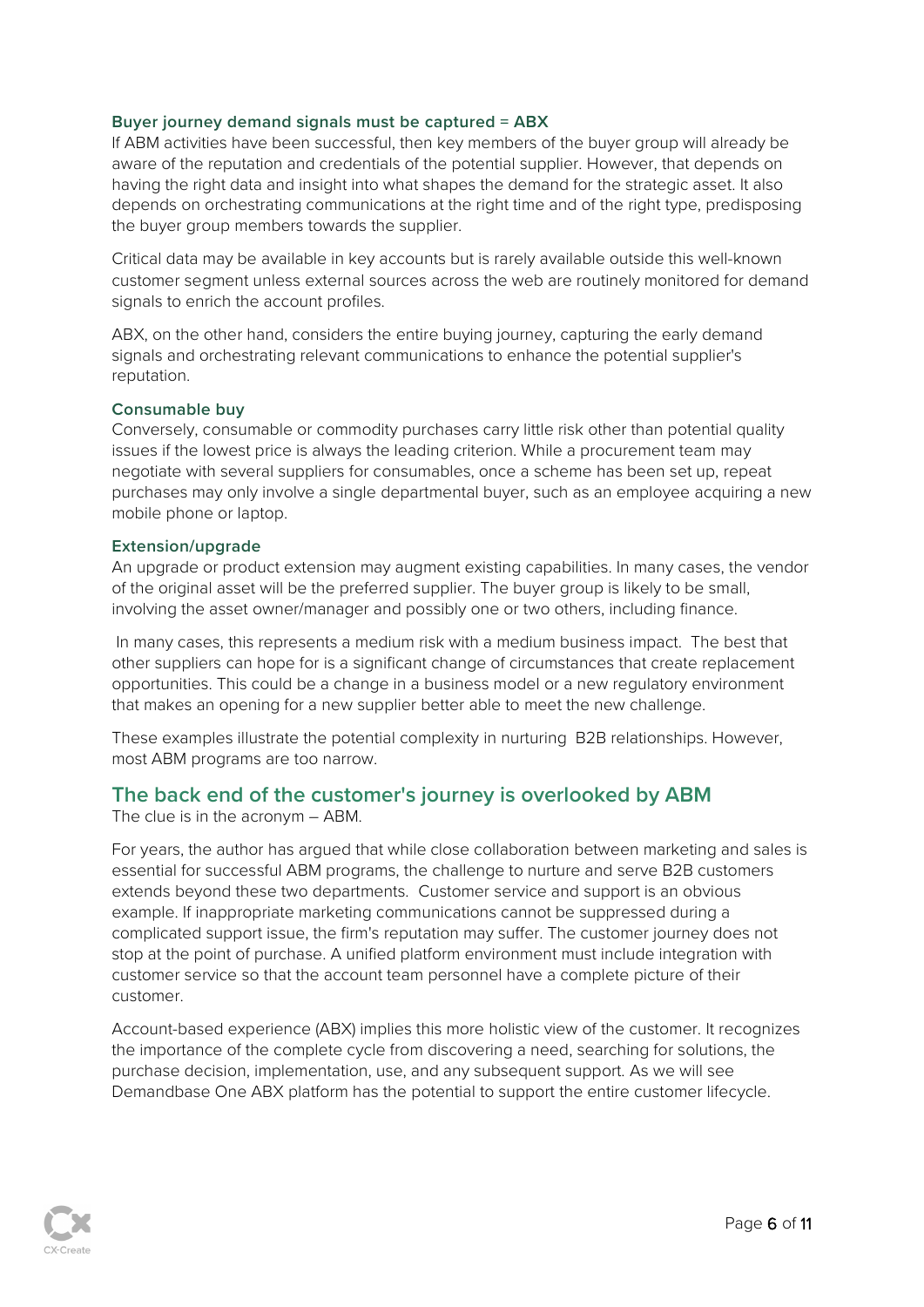# <span id="page-7-0"></span>**Demandbase One provides a complete ABX platform**

After several years of collaborating in joint accounts, Demandbase acquired Engagio in June 2020. Engagio's CEO Jon Miller joined Demandbase as its chief product officer and, alongside CEO Gabriel Rogol, is responsible for developing Demandbase One. Miller co-founded the marketing automation platform Marketo, acquired by Adobe, so he has a solid track record in B2B marketing and its role in ABM.

#### <span id="page-7-1"></span>**A new vision and a new platform**

The early fruits of this acquisition have been a new vision – ABX. Their current definition of ABX is: *A go-to-market strategy that uses data and insights to orchestrate relevant trusted Marketing and Sales actions throughout the B2B customer lifecycle*

This marks a shift from classic ABM as the new vision explicitly emphasizes the critical importance of three attributes that guide the development of Demandbase One ABX platform:

- Data that fuels insight
- AI-assisted orchestration of relevant marketing and sales outputs
- Orientation around the B2B customer lifecycle

The vision's focus is still explicitly linked to marketing and sales, but the platform's architecture outlined in figure 2 lends itself to a broader view of ABX (discussed next), encompassing all B2B engagements, including post-sales account interactions. There is nothing to stop Demandbase One from ingesting vital customer support data to provide a complete view of existing customers with API connectors. Such service data could be used to suppress untimely campaigns if the customer has an issue that must first be resolved.

#### <span id="page-7-2"></span>**The rapid development of Demandbase One signals ABX intent**

The years of collaboration between Demandbase and Engagio have led to the astonishingly rapid development of the new Demandbase One ABX platform, launched in November 2020. While the initial focus is to support collaboration between marketing and sales, the platform has the potential to add more expansive value, for the enterprise and its customers, as a foundation for holistic account-based experience.

# <span id="page-7-3"></span>**Demandbase One provides a foundation for holistic ABX**

Figure 2 outlines the main components of the platform. A high proportion of existing clients have already migrated to the new platform. A testimony to the value they see in a unified platform to enhance their customer engagement capabilities.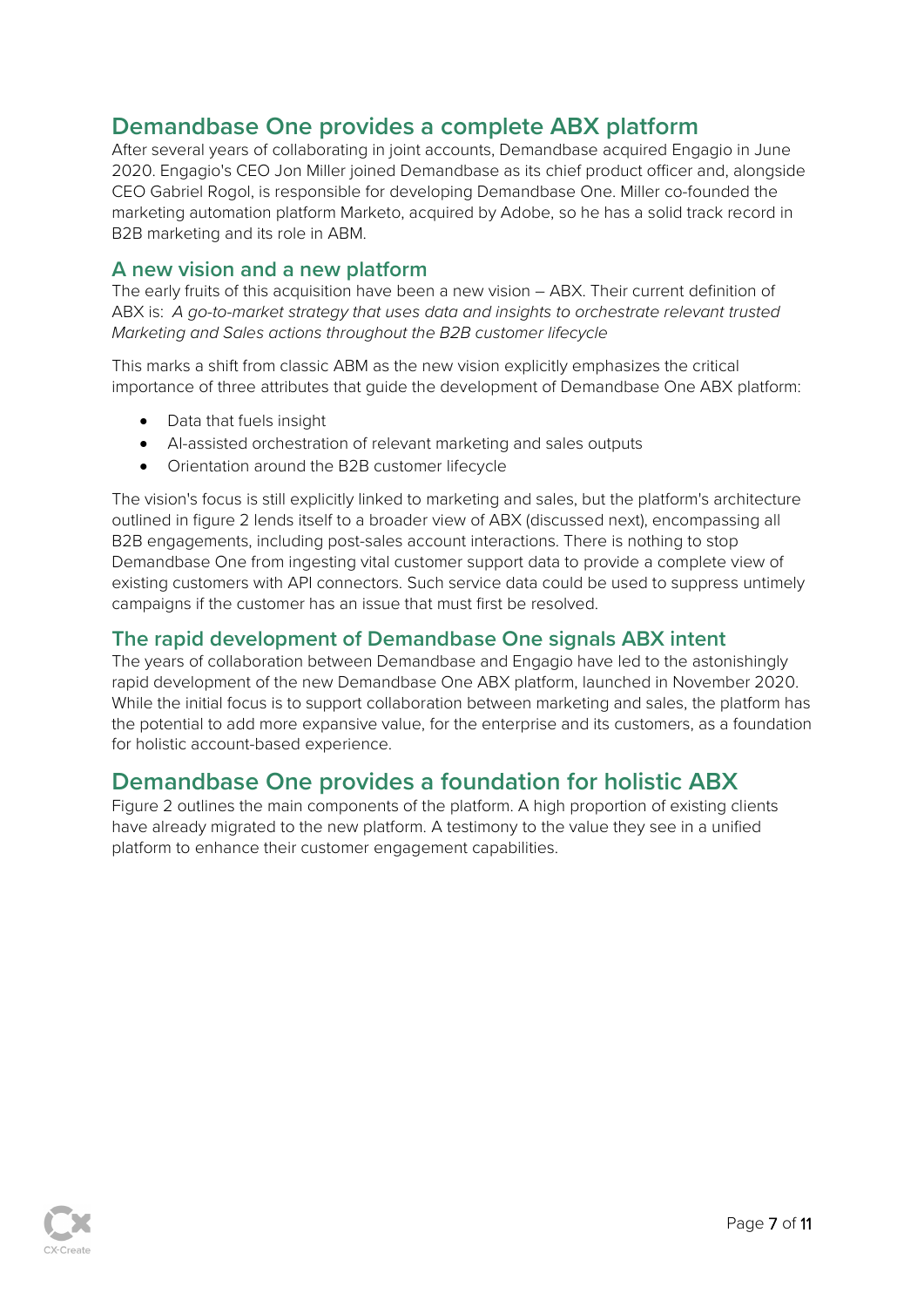

FIGURE 2: DEMANDBASE ONE ABX PLATFORM - SOURCE: DEMANDBASE

The new platform consists of four clouds:

- Demandbase's purpose-built B2B demand-side platform (DSP) Advertising Cloud, enabling programmatic advertising.
- ABX Cloud for account-journey-based marketing and sales activities.
- Sales Intelligence Cloud provides AI-assisted insights based on a synthesis of external demand signals and existing first-party data.
- Data Cloud, the B2B customer data platform (CDP) provides the holistic view of each customer account, ingesting and pushing data between CRM, finance, and operational systems.

### <span id="page-8-0"></span>**Big data and AI capabilities drive activity orchestration**

The big data and AI capabilities align around the mnemonic: FIRE.

- Fit identifying look-alike businesses that exhibit similar characteristics to existing customers
- Intent potential or even existing customers whose behavioral patterns signal an intention to buy or interest in competitor websites or invitations to webinars, for example.
- Relationship providing information on existing relationships, including depth and who might have had interactions with the account or buyer group.
- Engagement levels time spent with the company or with contacts within specific buyer groups.

Data Cloud contains the firmographic, technographic, intent, account IDs, and contacts. Based on this information, machine learning (ML) algorithms determine the propensity to buy and generate triggers and recommendations to drive timely and relevant actions.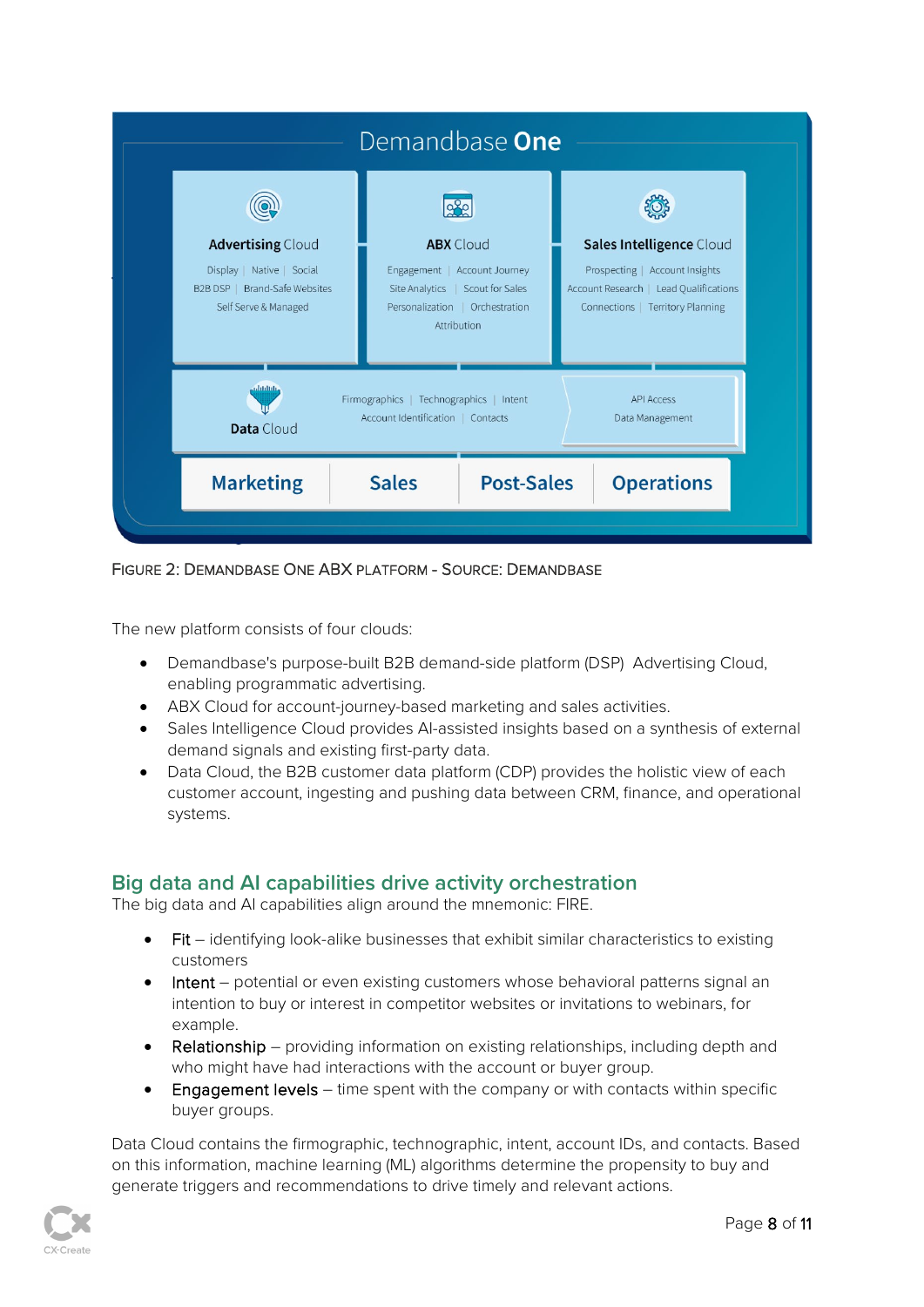#### <span id="page-9-0"></span>**Buyer journey stages drive activity orchestration**

Demandbase One includes customizable buyer journey stages to improve orchestration of activities to recommend the most relevant marketing or sales actions. This also allows the organization to quantify opportunities at different stages, monitor progress, and make more reliable revenue predictions.

#### <span id="page-9-1"></span>**API connectors enable rapid integration with other systems**

Demandbase provides a growing library of APIs to integrate with third-party CRM, marketing automation, finance, and operational systems. It, therefore, has the potential to expand its vision of ABX to include post-sales customer service systems, providing a platform for a very broad-based and holistic ABX capability.

#### <span id="page-9-2"></span>**Rapid implementation supported by ABX training and guidance**

As one of the original ABM pioneers, Demandbase has developed an extensive portfolio of training, templates, and guidance for rapid deployment of the platform and generate early wins. This is, however, a competitive field, and Demandbase continues to invest in the development of the platform and, most recently, through two notable acquisitions.

### <span id="page-9-3"></span>**Latest acquisitions will enhance Demandbase One**

On May 4, 2021, Demandbase made two data-related acquisitions to strengthen its B2B data credentials:

- InsideView a market leader in sales and market intelligence
- DemandMatrix a leading company in technographic data provision

#### <span id="page-9-4"></span>**InsideView sources up-to-date data from over 20M B2B accounts**

InsideView provides a valuable source of up-to-date account data from over 20M companies worldwide from over 40,000 sources. It also provides the tools to clean existing first-party data to remove a significant barrier to ABM success. Data provided includes financials, employee counts, market segments, industries, location, news, and corporate hierarchy information. AI is used to triangulate and validate data. It also captures intent signals and topics of interest based on website visits, company news, and other external sources. This will enrich the Demandbase One CDP and provide deeper insights to enhance orchestration capabilities.

#### <span id="page-9-5"></span>**DemandMatrix technographic data enhancing intent signals**

DemandMatrix provides detailed technographic data that provides a strong signal of intent. This will appeal primarily to vendors of enterprise applications and technologies.

Technographic data includes:

- Existing install base
- IT spend
- Revenue potential
- Planned technology purchase
- IT skills
- ISVs and SIs operating in the account.

The technographic data will enhance propensity models and help companies find the right opportunities and determine the most effective marketing activities.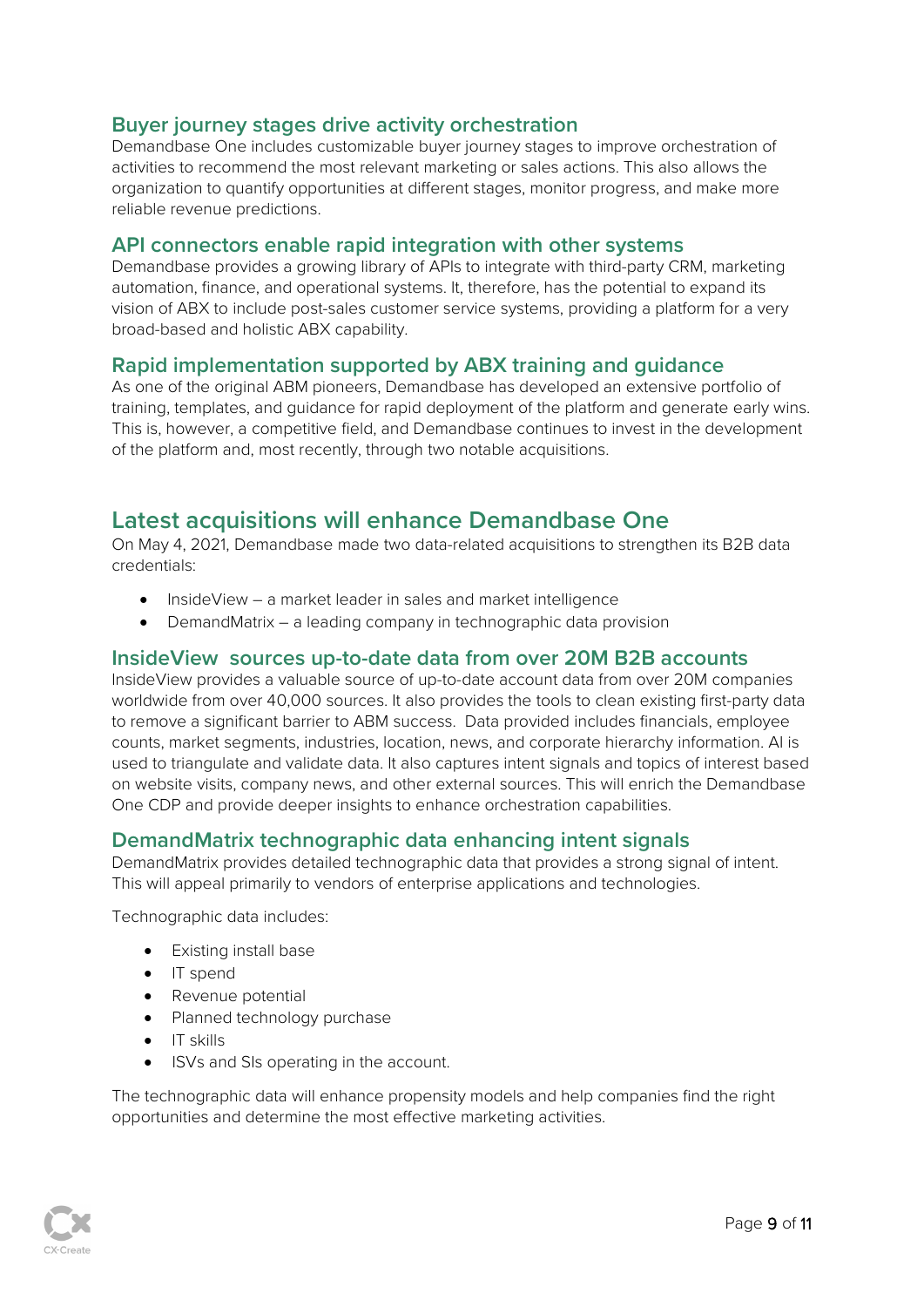### <span id="page-10-0"></span>**Demandbase has moved rapidly to reinforce its leadership credentials in the ABM and now ABX space**

Demandbase One has dramatically improved its platform in under a year since the acquisition of Engagio. Its visionary leadership team is now propelling it to lead in the emerging ABX arena. A sizeable proportion of existing customers has already transitioned to the new Demandbase One platform. The timely acquisitions of complementary data providers, InsideView and DemandMatrix, position the company to pull further ahead of its competitors.

It should now consider expanding the ABX remit and extend its ecosystem partnerships to vendors in the customer service space, some of which are among its customer base. As an ABM and, latterly, ABX pioneer, Demandbase has the credentials and momentum to make this happen.